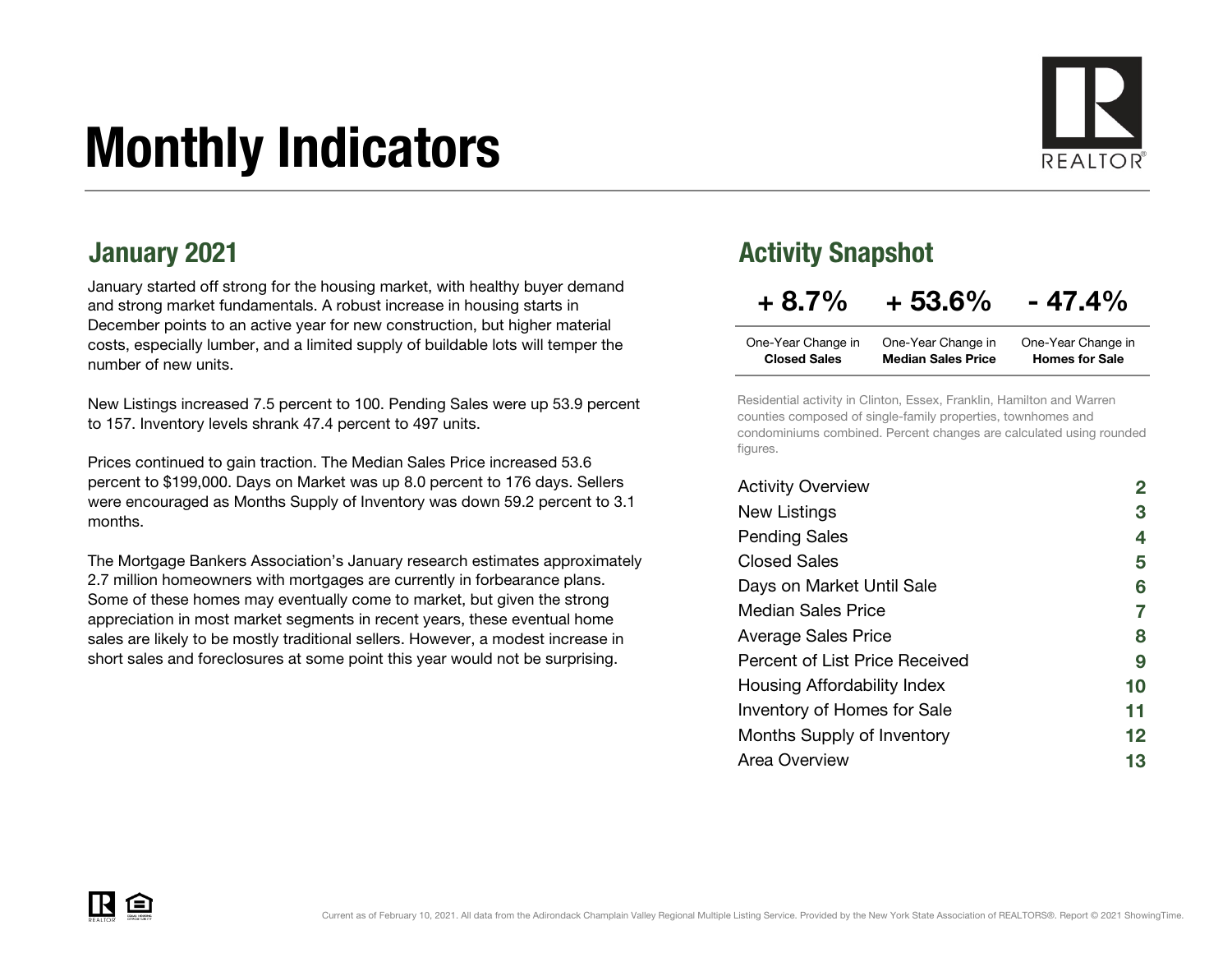### Activity Overview

Key metrics by report month and for year-to-date (YTD) starting from the first of the year.



| <b>Key Metrics</b>                 | <b>Historical Sparkbars</b>                  | $1 - 2020$ | 1-2021    | Percent Change | <b>YTD 2020 YTD 2021</b> |           | Percent Change |
|------------------------------------|----------------------------------------------|------------|-----------|----------------|--------------------------|-----------|----------------|
| <b>New Listings</b>                | $1 - 2018$<br>1-2019<br>1-2020<br>1-2021     | 93         | 100       | $+7.5%$        | 93                       | 100       | $+7.5%$        |
| <b>Pending Sales</b>               | 1-2018<br>1-2019<br>$1 - 2020$               | 102        | 157       | $+53.9%$       | 102                      | 157       | $+53.9%$       |
| <b>Closed Sales</b>                | 1-2018<br>$1 - 2019$<br>1-2020<br>1-2021     | 104        | 113       | $+8.7%$        | 104                      | 113       | $+8.7%$        |
| <b>Days on Market</b>              | 1-2018<br>1-2019<br>$1 - 2020$               | 163        | 176       | $+8.0%$        | 163                      | 176       | $+8.0%$        |
| <b>Median Sales Price</b>          | $1 - 2018$<br>1-2019<br>1-2020<br>1-2021     | \$129,575  | \$199,000 | $+53.6%$       | \$129,575                | \$199,000 | $+53.6%$       |
| <b>Avg. Sales Price</b>            | 1-2018<br>1-2019<br>$1 - 2020$               | \$172,314  | \$284,033 | $+64.8%$       | \$172,314                | \$284,033 | $+64.8%$       |
| <b>Pct. of List Price Received</b> | 1-2018<br>1-2019<br>$1 - 2021$<br>1-2020     | 94.0%      | 96.5%     | $+2.7%$        | 94.0%                    | 96.5%     | $+2.7%$        |
| <b>Affordability Index</b>         | 1-2019<br>$1 - 2021$<br>1-2018<br>$1 - 2020$ | 241        | 172       | $-28.6%$       | 241                      | 172       | $-28.6%$       |
| <b>Homes for Sale</b>              | $1 - 2021$<br>1-2018<br>1-2019<br>1-2020     | 945        | 497       | $-47.4%$       | --                       |           |                |
| <b>Months Supply</b>               | 1-2018<br>1-2021                             | 7.6        | 3.1       | $-59.2%$       |                          |           |                |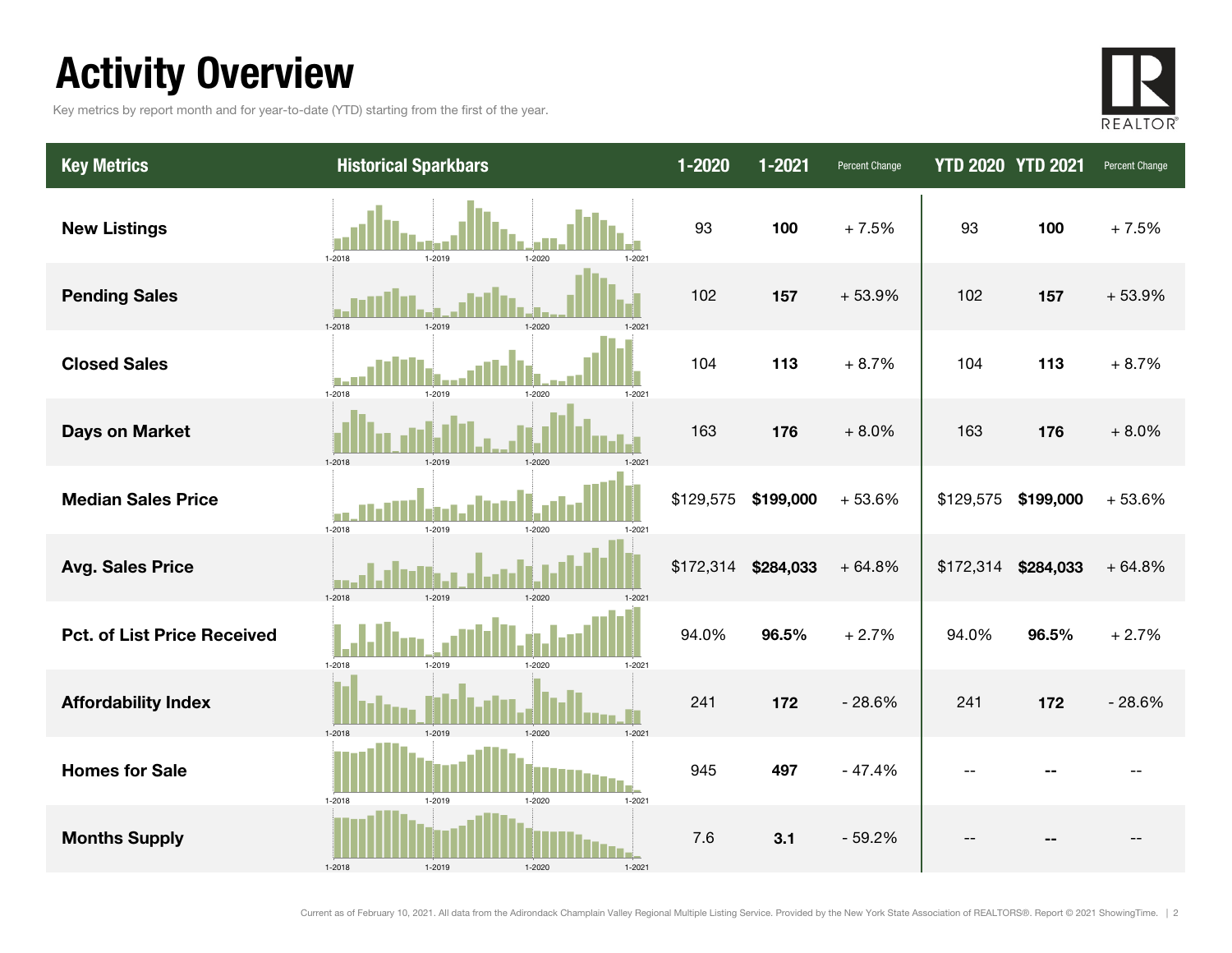### New Listings

A count of the properties that have been newly listed on the market in a given month.





| <b>New Listings</b> |     | <b>Prior Year</b> | <b>Percent Change</b> |
|---------------------|-----|-------------------|-----------------------|
| February 2020       | 117 | 96                | $+21.9%$              |
| March 2020          | 115 | 133               | -13.5%                |
| April 2020          | 80  | 215               | $-62.8%$              |
| May 2020            | 199 | 341               | $-41.6%$              |
| June 2020           | 286 | 294               | $-2.7\%$              |
| <b>July 2020</b>    | 242 | 273               | $-11.4%$              |
| August 2020         | 268 | 213               | $+25.8%$              |
| September 2020      | 223 | 170               | $+31.2%$              |
| October 2020        | 191 | 141               | $+35.5%$              |
| November 2020       | 146 | 97                | +50.5%                |
| December 2020       | 81  | 59                | $+37.3%$              |
| January 2021        | 100 | 93                | $+7.5\%$              |
| 12-Month Avg        | 171 | 177               | $-3.4%$               |

#### Historical New Listings by Month



100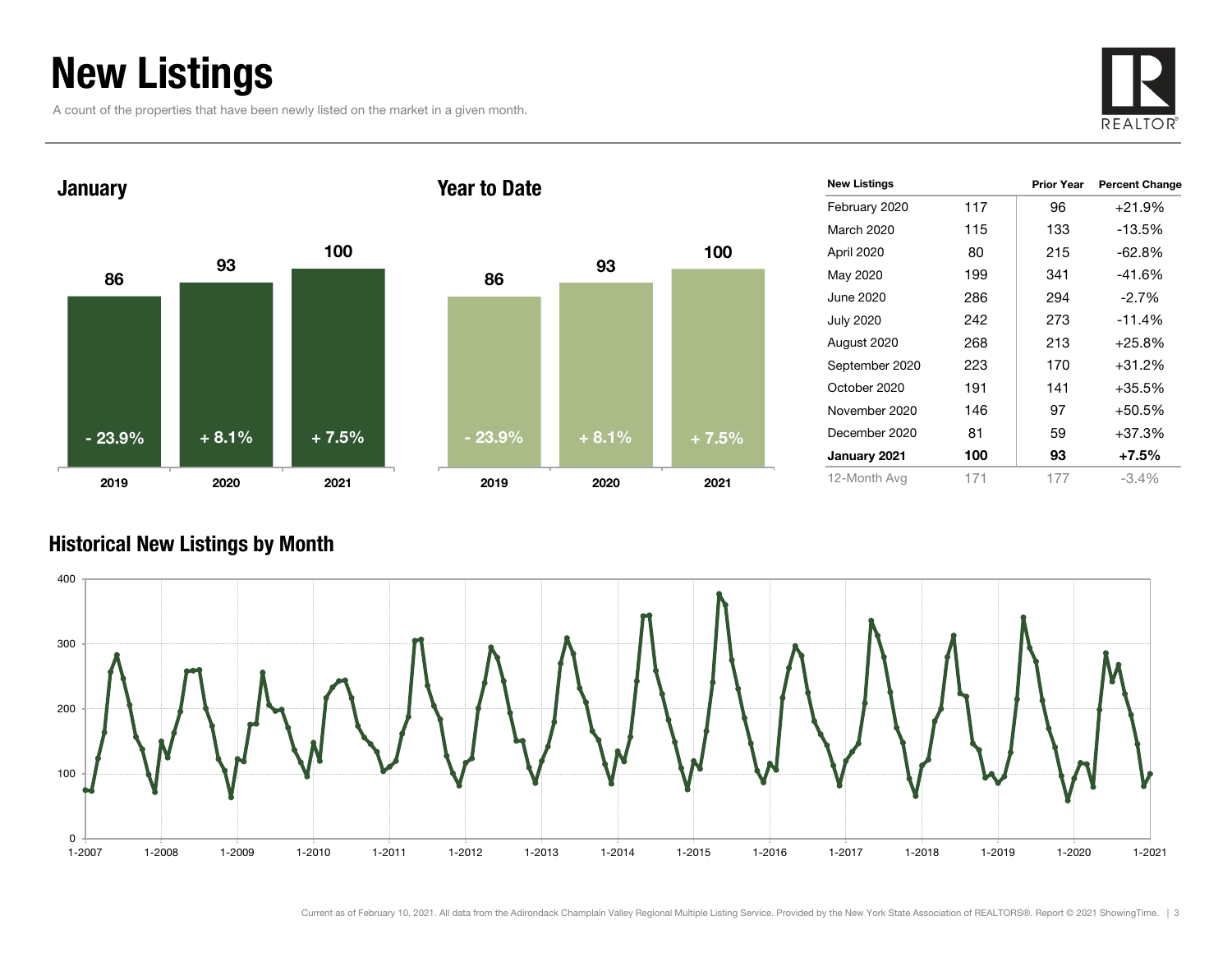### Pending Sales

A count of the properties on which offers have been accepted in a given month.





| <b>Pending Sales</b> |     | <b>Prior Year</b> | <b>Percent Change</b> |
|----------------------|-----|-------------------|-----------------------|
| February 2020        | 82  | 70                | $+17.1%$              |
| <b>March 2020</b>    | 75  | 85                | $-11.8%$              |
| April 2020           | 73  | 121               | $-39.7%$              |
| May 2020             | 151 | 158               | $-4.4\%$              |
| June 2020            | 230 | 143               | $+60.8\%$             |
| <b>July 2020</b>     | 256 | 159               | +61.0%                |
| August 2020          | 236 | 182               | $+29.7%$              |
| September 2020       | 217 | 149               | +45.6%                |
| October 2020         | 192 | 138               | +39.1%                |
| November 2020        | 133 | 103               | +29.1%                |
| December 2020        | 117 | 78                | +50.0%                |
| January 2021         | 157 | 102               | +53.9%                |
| 12-Month Avg         | 160 | 124               | $+29.0\%$             |

#### Historical Pending Sales by Month

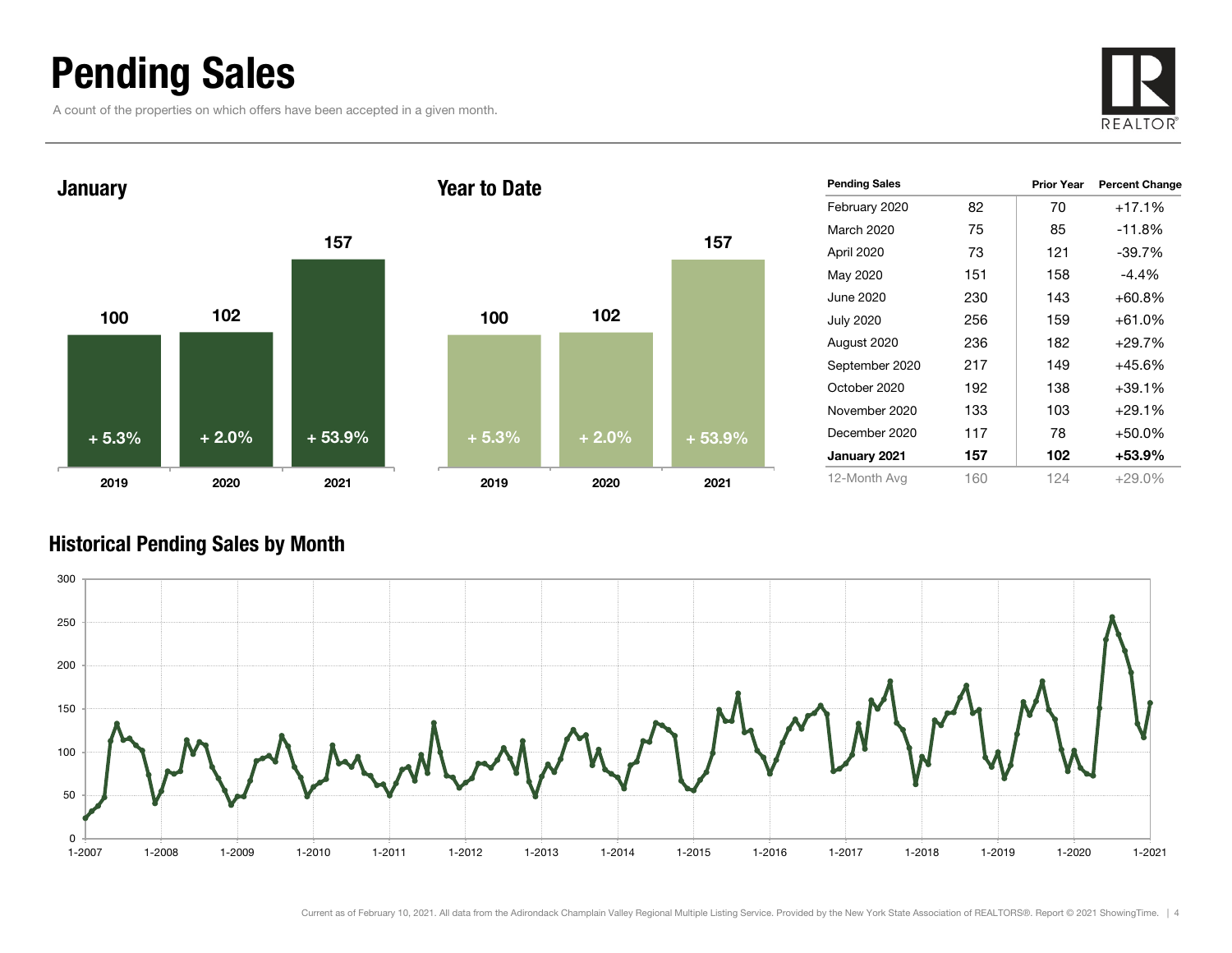### Closed Sales

A count of the actual sales that closed in a given month.





| <b>Closed Sales</b> |     | <b>Prior Year</b> | <b>Percent Change</b> |
|---------------------|-----|-------------------|-----------------------|
| February 2020       | 73  | 83                | $-12.0%$              |
| March 2020          | 84  | 84                | $0.0\%$               |
| April 2020          | 80  | 89                | $-10.1%$              |
| May 2020            | 97  | 115               | $-15.7\%$             |
| June 2020           | 100 | 130               | $-23.1%$              |
| <b>July 2020</b>    | 158 | 143               | +10.5%                |
| August 2020         | 173 | 149               | $+16.1%$              |
| September 2020      | 228 | 131               | $+74.0%$              |
| October 2020        | 221 | 182               | $+21.4%$              |
| November 2020       | 187 | 148               | $+26.4%$              |
| December 2020       | 216 | 130               | $+66.2%$              |
| January 2021        | 113 | 104               | $+8.7\%$              |
| 12-Month Avg        | 144 | 124               | $+16.1%$              |

#### Historical Closed Sales by Month



113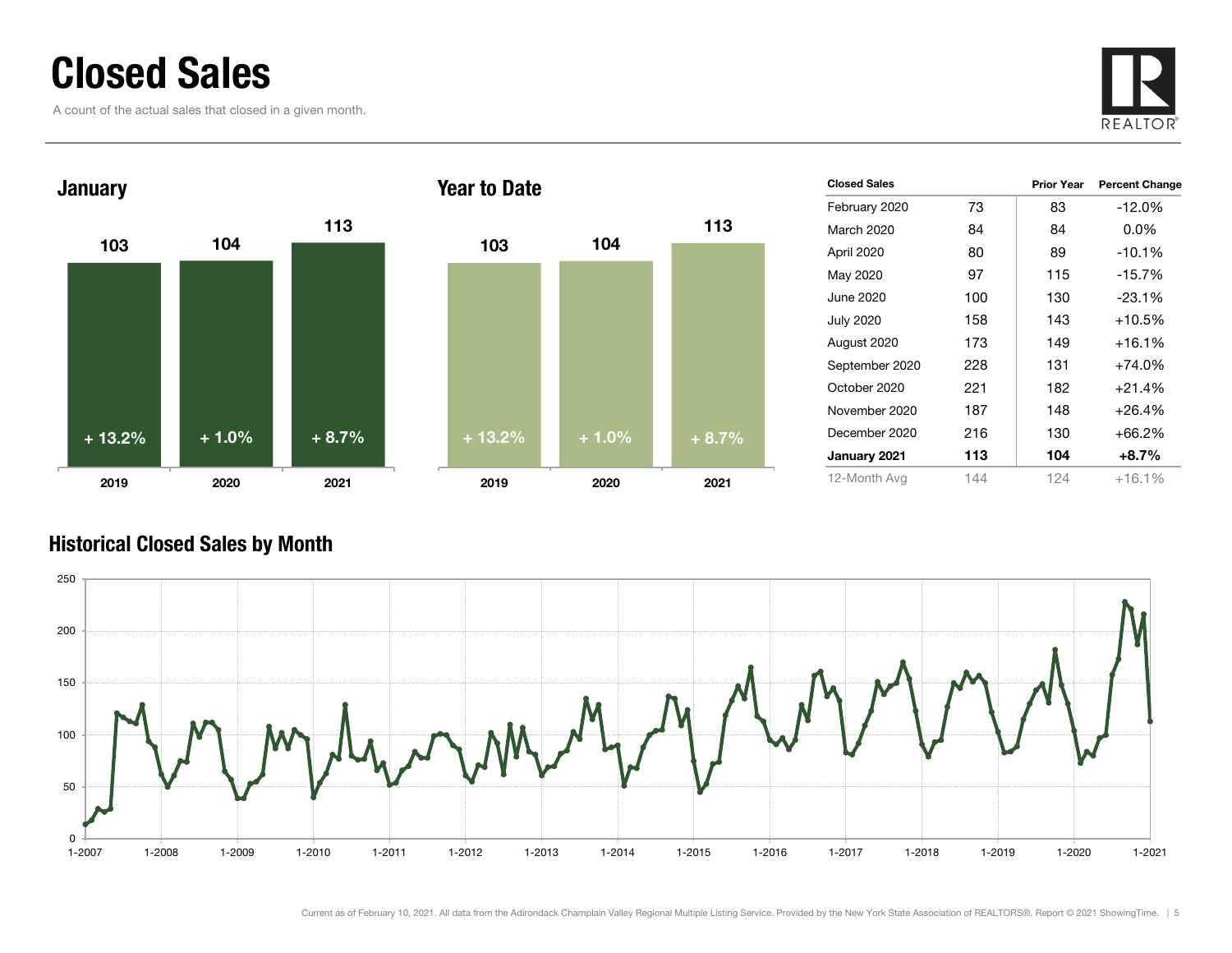### Days on Market Until Sale

Average number of days between when a property is listed and when it is closed in a given month.





| Days on Market   |     | <b>Prior Year</b> | <b>Percent Change</b> |
|------------------|-----|-------------------|-----------------------|
| February 2020    | 199 | 203               | $-2.0\%$              |
| March 2020       | 229 | 222               | $+3.2%$               |
| April 2020       | 222 | 205               | +8.3%                 |
| May 2020         | 247 | 210               | $+17.6%$              |
| June 2020        | 199 | 155               | $+28.4%$              |
| <b>July 2020</b> | 215 | 173               | +24.3%                |
| August 2020      | 179 | 151               | $+18.5%$              |
| September 2020   | 179 | 149               | $+20.1%$              |
| October 2020     | 167 | 168               | $-0.6\%$              |
| November 2020    | 182 | 201               | $-9.5%$               |
| December 2020    | 160 | 196               | $-18.4%$              |
| January 2021     | 176 | 163               | +8.0%                 |
| 12-Month Avg*    | 189 | 180               | $+5.0%$               |

\* Average Days on Market of all properties from February 2020 through January 2021. This is not the average of the individual figures above.



#### Historical Days on Market Until Sale by Month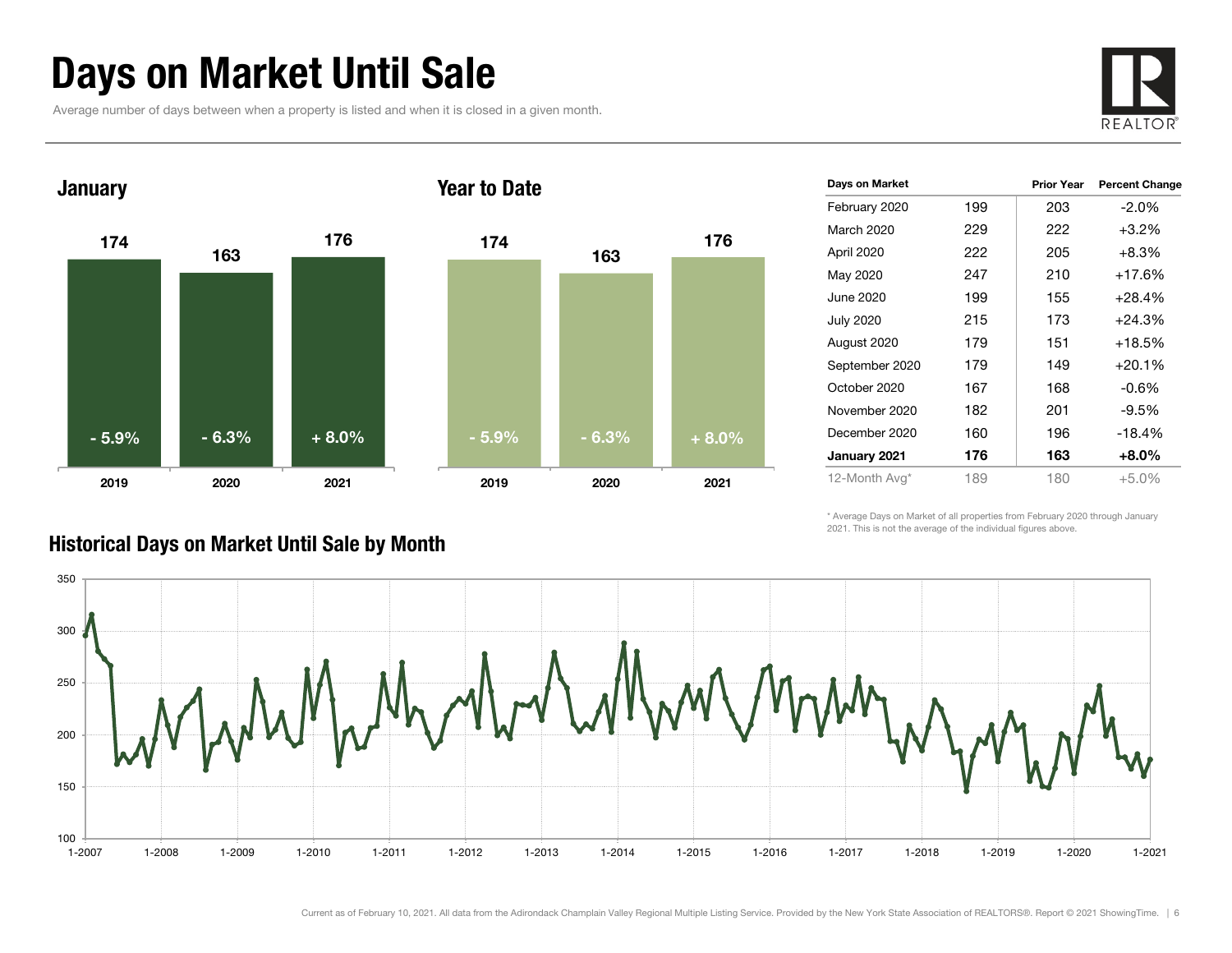### Median Sales Price

Point at which half of the sales sold for more and half sold for less, not accounting for seller concessions, in a given month.



January

#### Year to Date



| <b>Median Sales Price</b> |           | <b>Prior Year</b> | <b>Percent Change</b> |
|---------------------------|-----------|-------------------|-----------------------|
| February 2020             | \$149,000 | \$140,000         | $+6.4%$               |
| March 2020                | \$159,000 | \$150,050         | $+6.0\%$              |
| April 2020                | \$170,000 | \$129,160         | +31.6%                |
| May 2020                  | \$150,000 | \$149,900         | $+0.1\%$              |
| June 2020                 | \$155,000 | \$171,450         | $-9.6%$               |
| <b>July 2020</b>          | \$197,450 | \$159,950         | $+23.4%$              |
| August 2020               | \$200,000 | \$153,000         | $+30.7%$              |
| September 2020            | \$204,750 | \$159,900         | $+28.0%$              |
| October 2020              | \$209,000 | \$158,400         | +31.9%                |
| November 2020             | \$229,900 | \$185,500         | $+23.9%$              |
| December 2020             | \$195,750 | \$176,595         | $+10.8%$              |
| January 2021              | \$199,000 | \$129,575         | +53.6%                |
| 12-Month Med*             | \$191.000 | \$157,000         | $+21.7%$              |

\* Median Sales Price of all properties from February 2020 through January 2021. This is not the average of the individual figures above.



#### Historical Median Sales Price by Month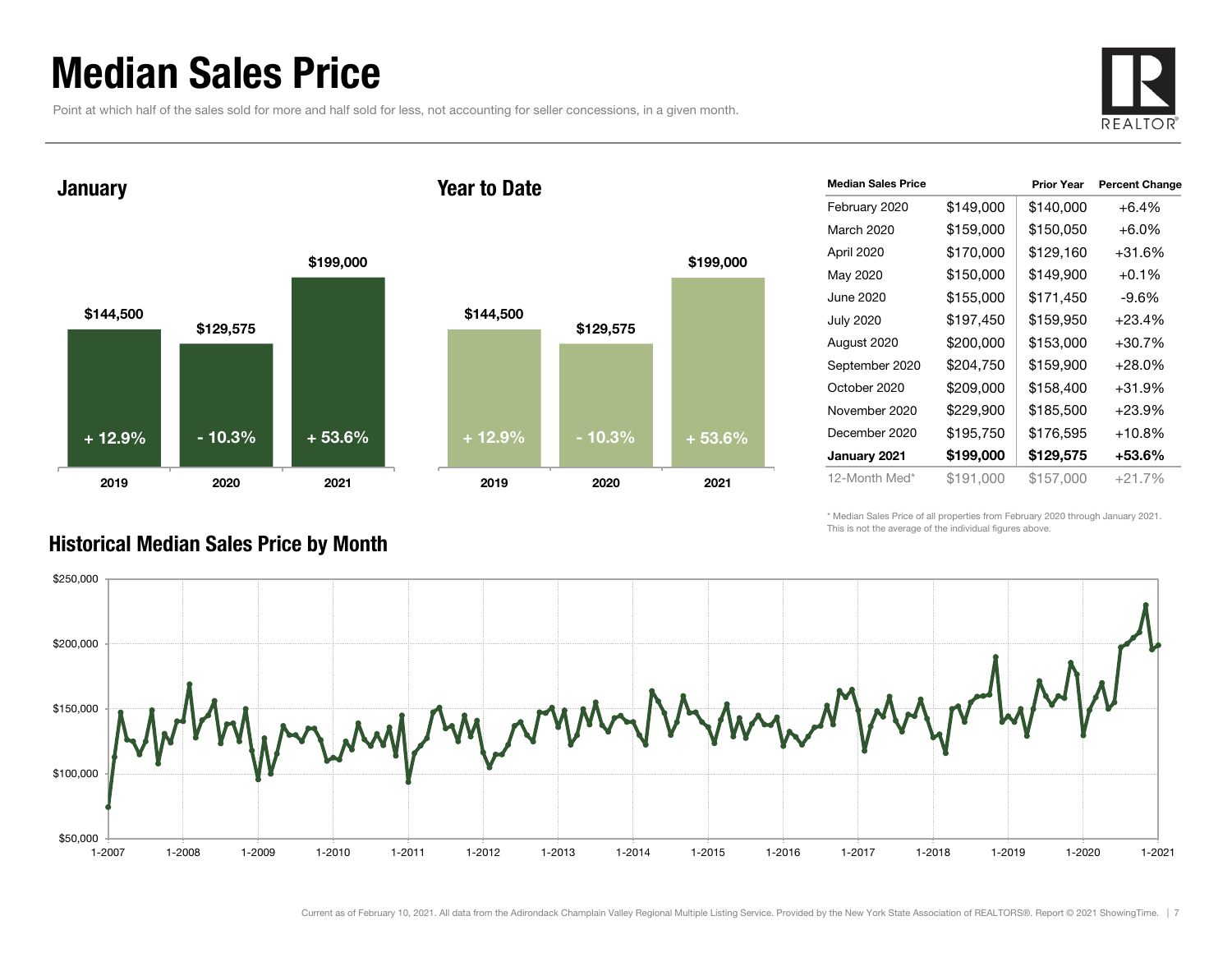### Average Sales Price

Average sales price for all closed sales, not accounting for seller concessions, in a given month.





#### Year to Date



| Avg. Sales Price |           | <b>Prior Year</b> | <b>Percent Change</b> |
|------------------|-----------|-------------------|-----------------------|
| February 2020    | \$241,225 | \$174,068         | +38.6%                |
| March 2020       | \$206,627 | \$209,515         | $-1.4\%$              |
| April 2020       | \$252,294 | \$151,069         | +67.0%                |
| May 2020         | \$280,419 | \$205,906         | +36.2%                |
| June 2020        | \$236,529 | \$291,638         | $-18.9%$              |
| <b>July 2020</b> | \$290,958 | \$192,352         | +51.3%                |
| August 2020      | \$310,838 | \$202,090         | +53.8%                |
| September 2020   | \$270,385 | \$224,082         | $+20.7%$              |
| October 2020     | \$343,445 | \$207,250         | +65.7%                |
| November 2020    | \$346,096 | \$262,558         | +31.8%                |
| December 2020    | \$289,480 | \$235,600         | $+22.9%$              |
| January 2021     | \$284,033 | \$172,314         | +64.8%                |
| 12-Month Avg*    | \$290,656 | \$214,574         | $+35.5\%$             |

\* Avg. Sales Price of all properties from February 2020 through January 2021. This is not the average of the individual figures above.



#### Historical Average Sales Price by Month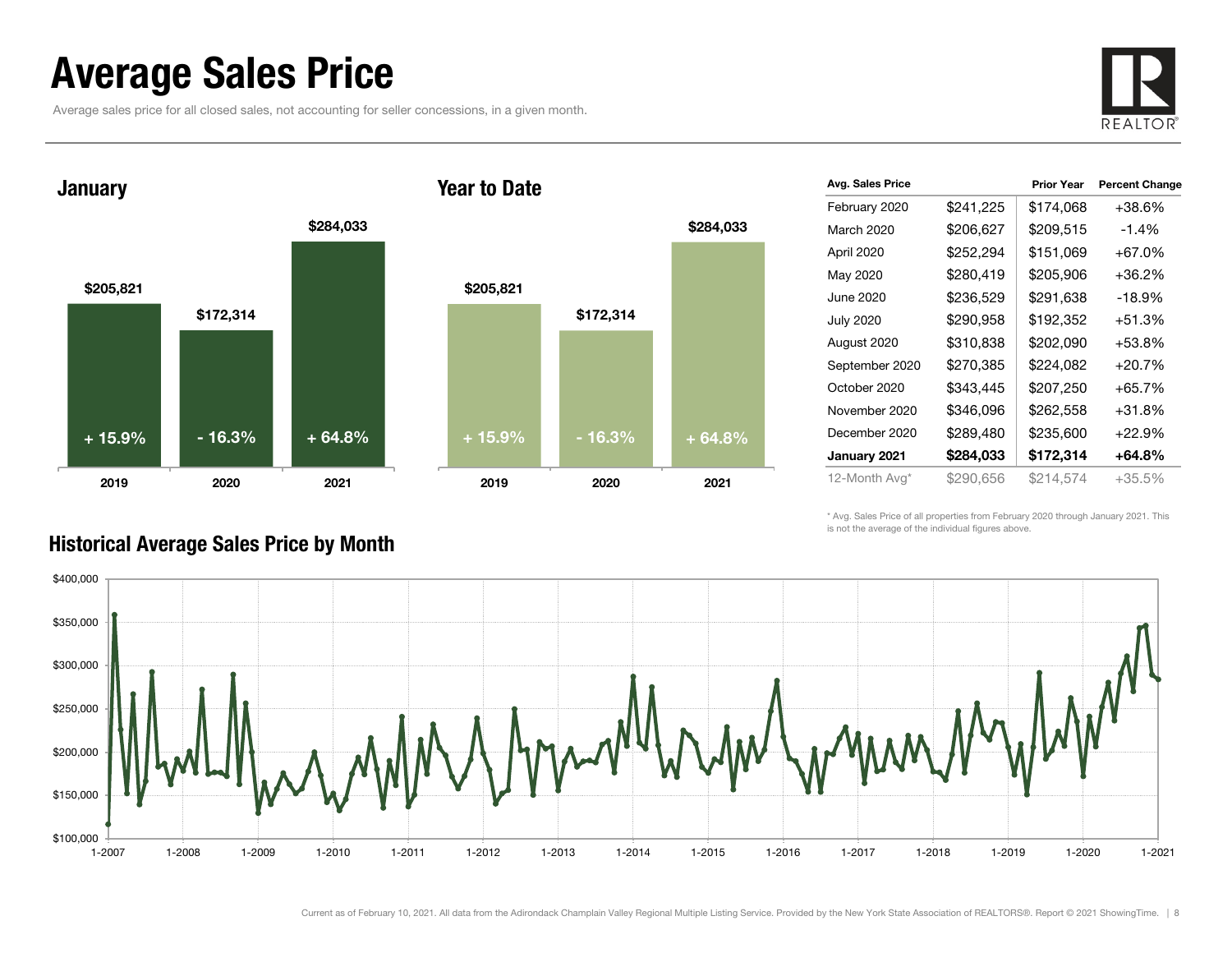### Percent of List Price Received

Percentage found when dividing a property's sales price by its most recent list price, then taking the average for all properties sold in a given month, not accounting for seller concessions.



January

#### Year to Date



| <b>Pct. of List Price Received</b> |       | <b>Prior Year</b> | <b>Percent Change</b> |
|------------------------------------|-------|-------------------|-----------------------|
| February 2020                      | 93.0% | 93.1%             | $-0.1%$               |
| March 2020                         | 94.8% | 93.8%             | $+1.1%$               |
| April 2020                         | 93.6% | 94.4%             | $-0.8%$               |
| May 2020                           | 93.9% | 94.4%             | $-0.5%$               |
| June 2020                          | 94.0% | 94.9%             | $-0.9%$               |
| <b>July 2020</b>                   | 94.8% | 94.2%             | $+0.6%$               |
| August 2020                        | 95.6% | 95.5%             | $+0.1%$               |
| September 2020                     | 95.6% | 94.9%             | $+0.7%$               |
| October 2020                       | 96.2% | 94.8%             | $+1.5%$               |
| November 2020                      | 95.7% | 92.8%             | $+3.1%$               |
| December 2020                      | 96.3% | 93.9%             | $+2.6%$               |
| January 2021                       | 96.5% | 94.0%             | $+2.7%$               |
| 12-Month Avg*                      | 95.3% | 94.3%             | $+1.1%$               |

\* Average Pct. of List Price Received for all properties from February 2020 through January 2021. This is not the average of the individual figures above.

![](_page_8_Figure_8.jpeg)

#### Historical Percent of List Price Received by Month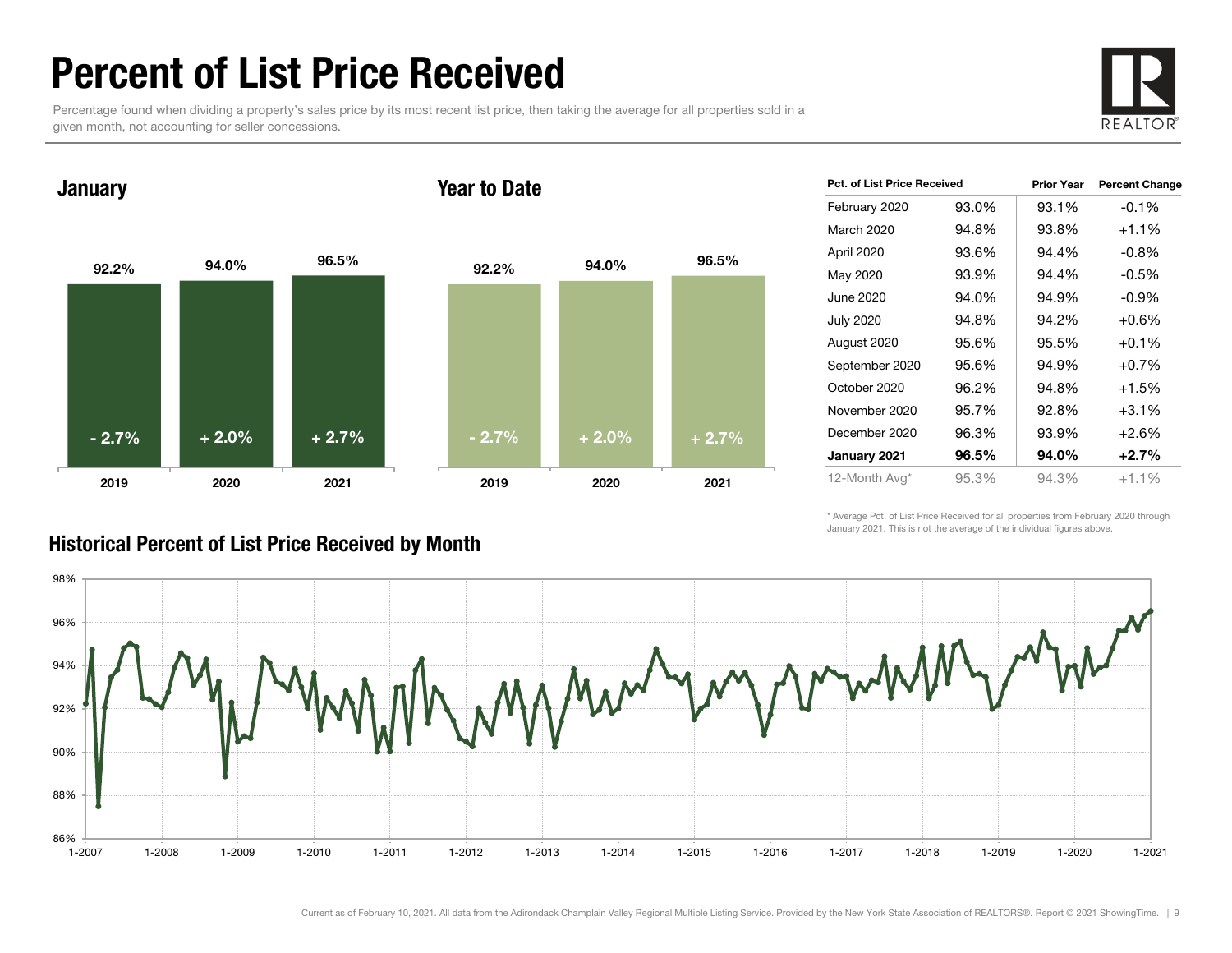## Housing Affordability Index

This index measures housing affordability for the region. For example, an index of 120 means the median household income is 120% of what is necessary to qualify for the median-priced home under prevailing interest rates. A higher number means greater affordability.

![](_page_9_Picture_2.jpeg)

![](_page_9_Figure_3.jpeg)

| <b>Affordability Index</b> |     | <b>Prior Year</b> | <b>Percent Change</b> |
|----------------------------|-----|-------------------|-----------------------|
| February 2020              | 212 | 208               | $+1.9%$               |
| March 2020                 | 199 | 196               | $+1.5%$               |
| April 2020                 | 189 | 230               | $-17.8%$              |
| May 2020                   | 216 | 200               | $+8.0%$               |
| June 2020                  | 210 | 179               | $+17.3%$              |
| <b>July 2020</b>           | 167 | 193               | $-13.5%$              |
| August 2020                | 166 | 204               | $-18.6\%$             |
| September 2020             | 163 | 195               | $-16.4%$              |
| October 2020               | 161 | 196               | $-17.9%$              |
| November 2020              | 147 | 167               | $-12.0%$              |
| December 2020              | 174 | 175               | $-0.6%$               |
| January 2021               | 172 | 241               | $-28.6\%$             |
| 12-Month Avg               | 181 | 199               | $-8.7\%$              |

#### Historical Housing Affordability Index by Mont h

![](_page_9_Figure_6.jpeg)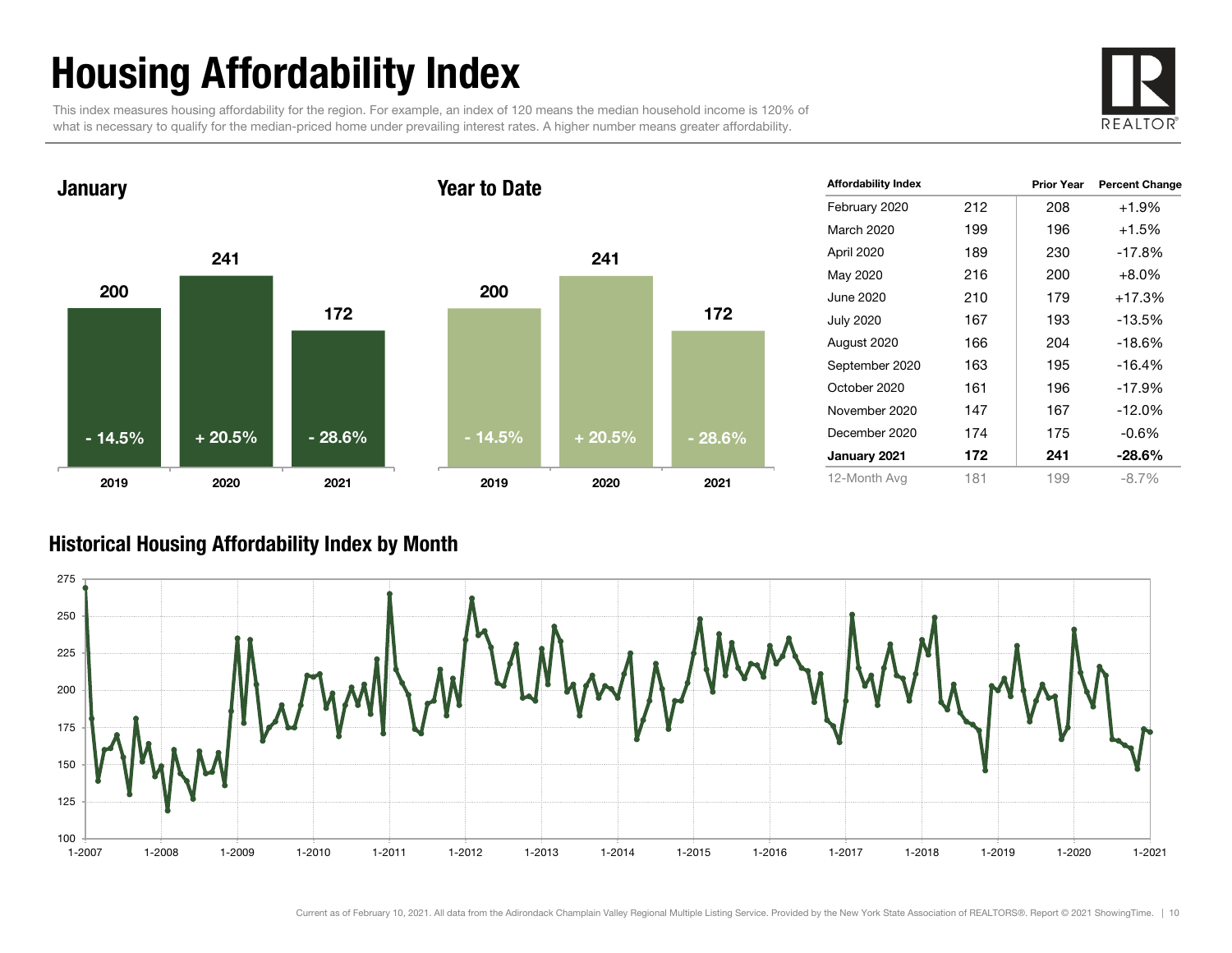### Inventory of Homes for Sale

The number of properties available for sale in active status at the end of a given month.

![](_page_10_Picture_2.jpeg)

![](_page_10_Figure_3.jpeg)

#### Historical Inventory of Homes for Sale by Month

![](_page_10_Figure_5.jpeg)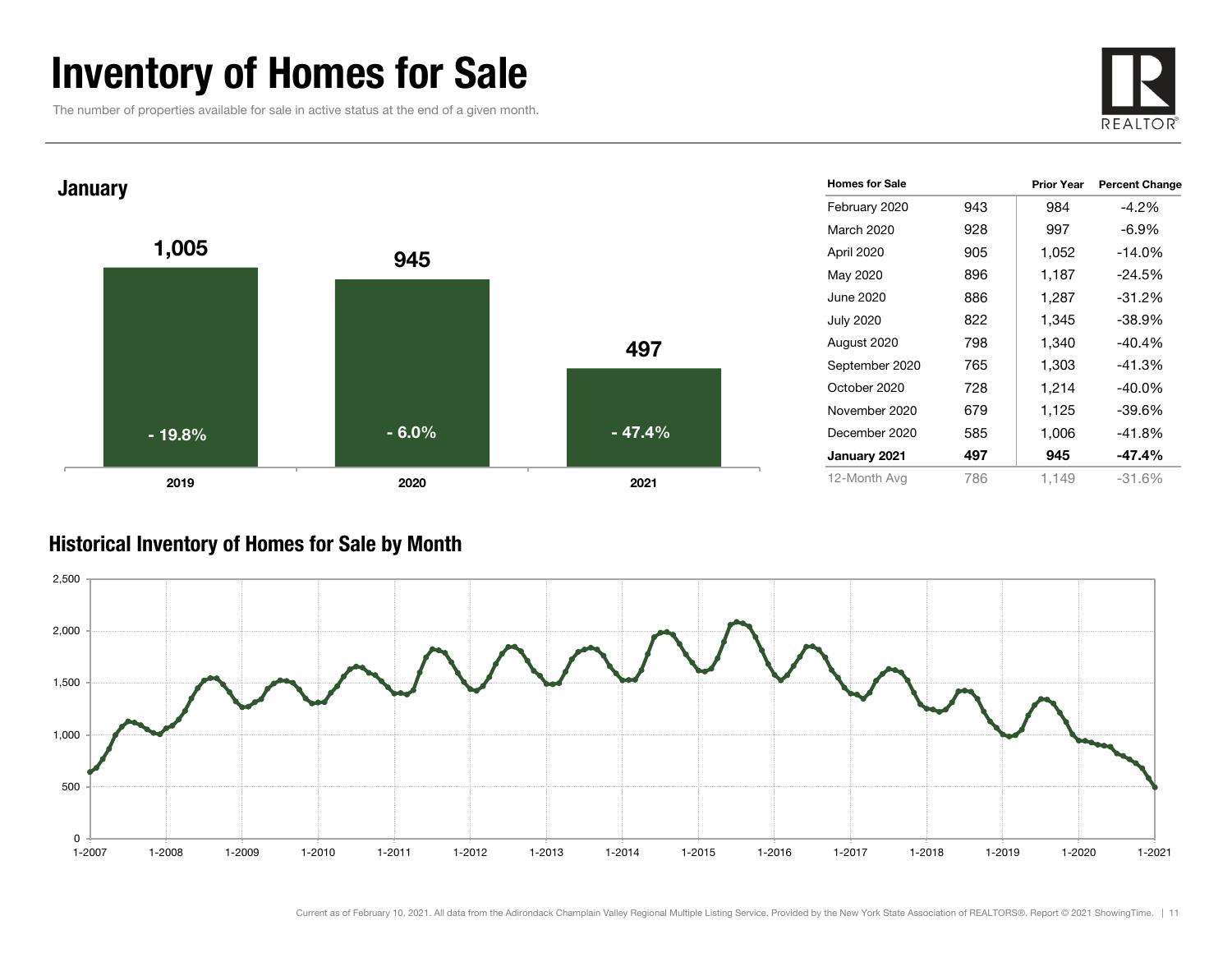### Months Supply of Inventory

The inventory of homes for sale at the end of a given month, divided by the average monthly pending sales from the last 12 months.

![](_page_11_Picture_2.jpeg)

![](_page_11_Figure_3.jpeg)

#### Historical Months Supply of Inventory by Month

![](_page_11_Figure_5.jpeg)